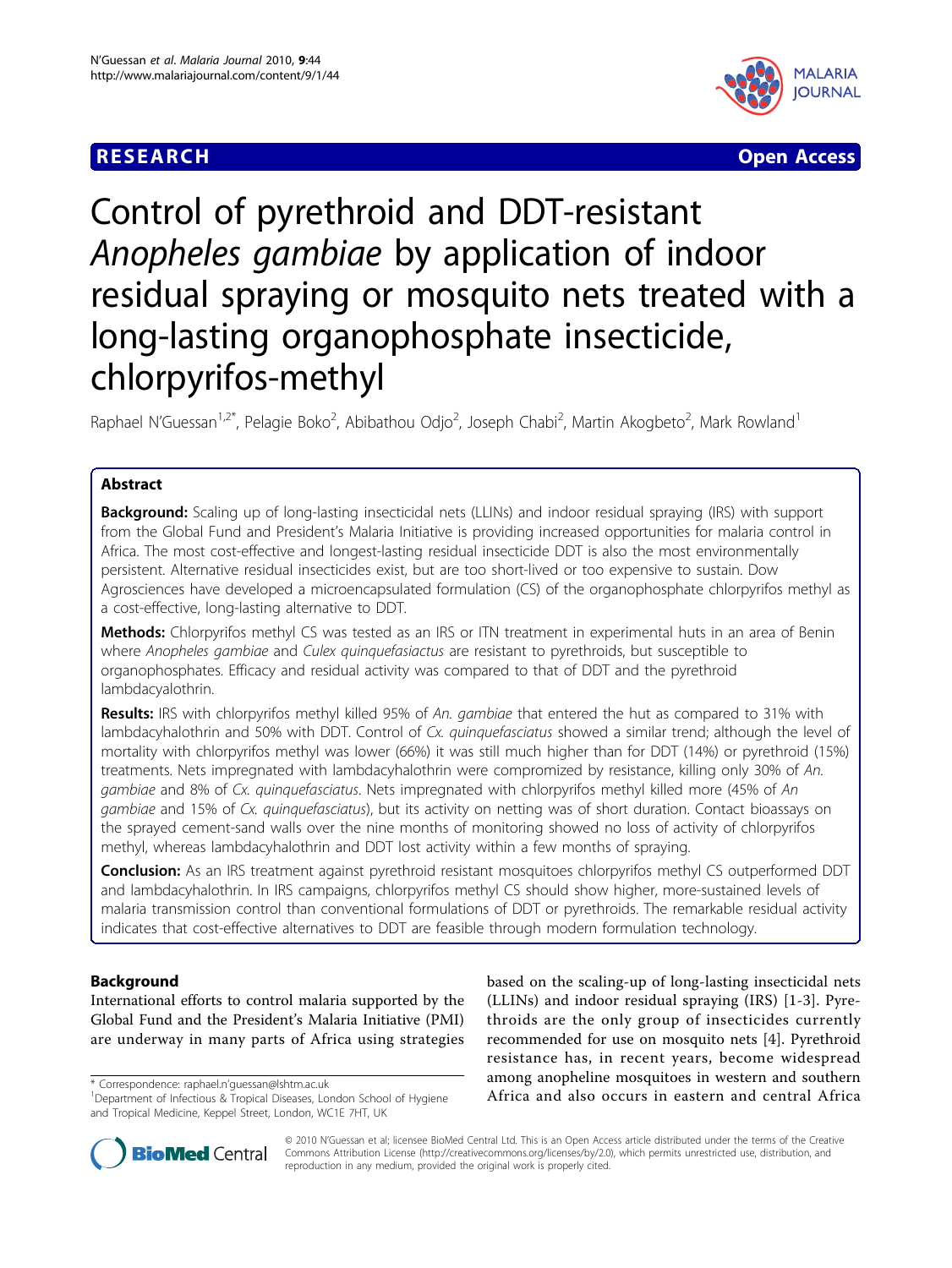[[5](#page-6-0)-[8\]](#page-6-0). The recent evolution and spread of pyrethroid resistance in West Africa in the Mopti (M) molecular form of Anopheles gambiae sensu stricto presents a grave threat to control because carriers of this particular resistance are not killed by pyrethroid-treated nets or residual spraying [\[9](#page-6-0),[10\]](#page-6-0). With the scaling-up of malaria control efforts the continued selection of pyrethroid resistance [\[11,12](#page-6-0)] may compromise malaria control programmes and render this group of insecticides ineffective. It is important to investigate alternative insecticides on nets to supplement existing pyrethroid-based LLINs.

The target site insensitivity gene that confers knock down resistance kdr to pyrethroids in An. gambiae shows cross resistance to DDT [\[6\]](#page-6-0). Of the insecticides recommended by WHO for IRS, the most long-lasting and cost-effective is DDT [[13\]](#page-6-0). No assessment of DDT has been made in areas where *kdr* is prevalent. A smallscale trial of DDT is essential before any decision to redeploy DDT can be made in West Africa.

Because of DDT's damaging environmental impact, the Stockholm Convention on Persistent Organic Pollutants stipulates that 'countries are encouraged to reduce and eliminate the use of DDT over time and switch to alternative insecticides' [\[14\]](#page-6-0). The alternative classes of insecticide to DDT - the organophosphates, carbamates and pyrethroids - are more expensive and shorter-lived. For programmes that use DDT to remain viable it is necessary to develop long-lasting formulations of the alternative insecticides before DDT can be replaced [\[15\]](#page-6-0). Dow Agrosciences has among its portfolio of insecticides the organophosphate chlorpyrifos methyl which is effective against anophelines but applied as a wettable powder, the standard IRS formulation, it is too short-lived [\[16\]](#page-7-0). The company has, therefore, developed a microencapsulated formulation to improve residual activity. Its limited environmental persistence [[16\]](#page-7-0) and lack of cross resistance makes chlorpyrifos methyl a more attractive prospect than DDT for IRS should re-formulation increase its residual life. It also has the advantage of not selecting for pyrethroid resistance or undermining LLIN use.

This paper reports on an experimental hut trial in southern Benin of microencapsulated chlorpyrifos methyl. Efficacy is compared with that of DDT and the pyrethroid lambdacyalothrin in an area where An. gambiae has become difficult to control with pyrethroids [\[9](#page-6-0)].

#### Methods

#### Study sites and experimental huts

The evaluation was carried out in experimental huts situated in Ladji, a peri-urban village on the periphery of Cotonou, the capital of Benin. The village floods during the rainy season, creating breeding sites for An. gambiae. The local An. gambiae population is comprised entirely of the M taxon and is resistant to pyrethroids and DDT, with *kdr* at high frequency and metabolic resistance also present [[9](#page-6-0),[17\]](#page-7-0). The nuisance mosquito Culex quinquefasciatus is present year round and is resistant to pyrethroid, carbamate and organophosphate insecticides [[17\]](#page-7-0). The experimental huts are made from concrete bricks, with roofs of corrugated iron, ceilings lined with plastic sheeting on the interior surface and walls plastered with a cement/sand mix [[18-20](#page-7-0)]. Each hut stands on a concrete base surrounded by a water-filled moat to exclude scavenging ants. Entry of mosquitoes occurs via four slits, 1 cm wide, located on three sides of the hut. Mosquitoes exit into a verandah trap projecting from the fourth side.

#### Insecticide treatments

The insecticides used were:

- chlorpyrifos methyl 24% CS ('Reldan GF 1246', Dow AgroSciences)
- DDT 50% WP (sourced by Dow from South Africa)
- lambdacyhalothrin 2.5% CS ('Icon', Syngenta, Switzerland) microencapsulation designed for ITNs.
- Lambdacyhalothrin 10% WP ('Icon' Syngenta, Switzerland) wettable powder designed for IRS.

The following treatments and application rates were compared in seven experimental huts:

- chlorpyrifos methyl IRS at 500 mg/m<sup>2</sup>
- DDT IRS at 2  $g/m^2$
- Lambdacyhalothrin 10% WP, IRS at 30 mg/m<sup>2</sup>
- chlorpyrifos methyl ITN at 100 mg/m<sup>2</sup>
- lambdacyhalothrin 2.5% CS, ITN at 18 mg/m<sup>2</sup>
- unsprayed control hut
- untreated net

The Chlorpyrifos methyl dosage applied for IRS was recommended by Dow Agrosciences whereas the application rate for the ITN was the one used in experimental huts in Ivory Coast to control the Savanah (S) taxon of pyrethroid-resistant An. gambiae [\[21\]](#page-7-0).

The dosages for DDT and lambdacyalothrin treatments are those conventionally used and recommended by WHO.

The test nets were made of 100-denier polyester netting in which a total of 80 holes of  $4 \text{ cm}^2$  area were cut along each side and end panel to simulate wear and tear. Nets were treated with insecticide by hand dipping. Insecticide was sprayed onto interior walls and plastic sheeting using a Hudson compression sprayer equipped with a flat fan nozzle. The evaluation started one week after treatment and ran for 42 nights from 8 April to 24 June 2005.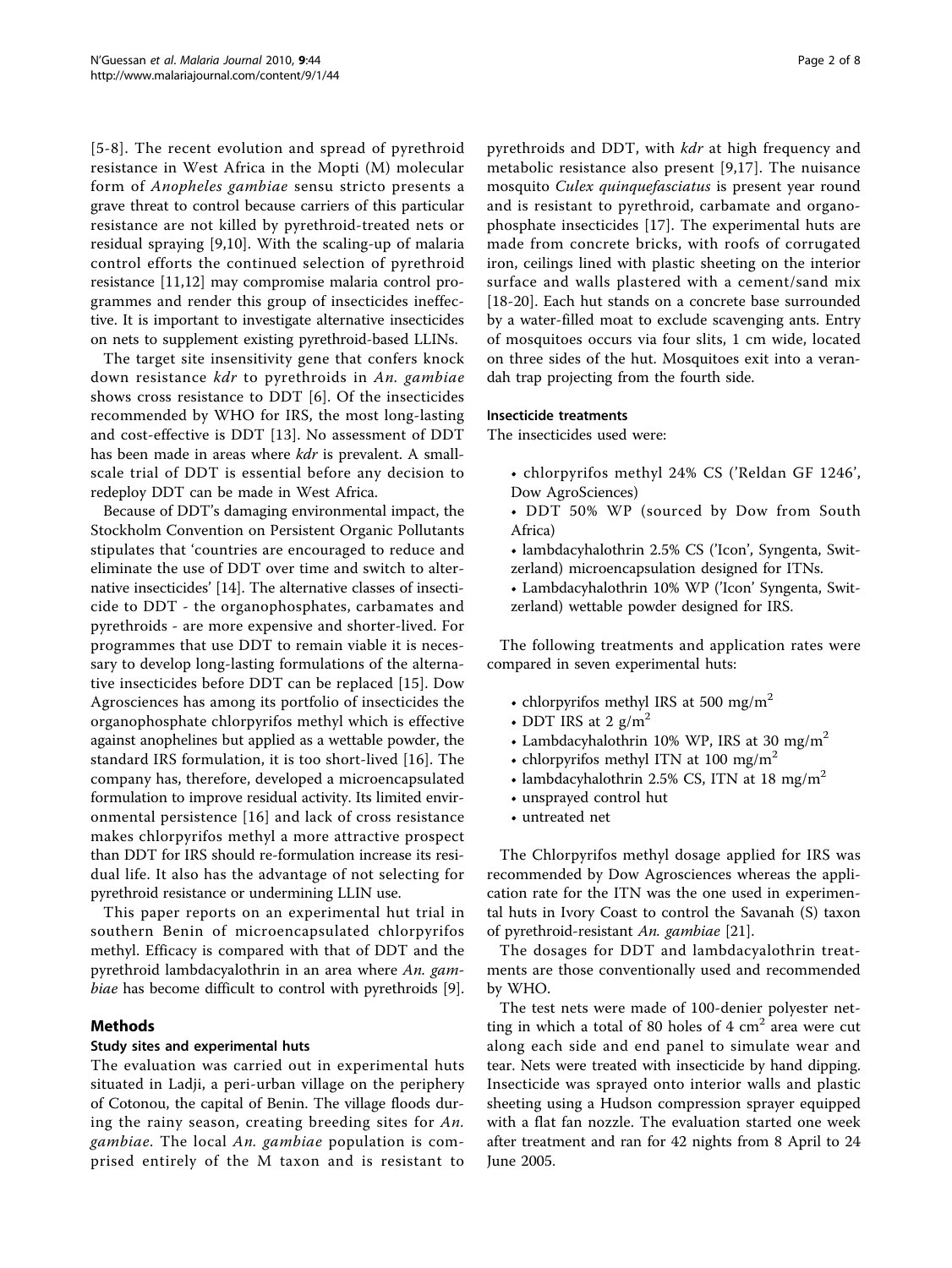#### Study procedure

The two net treatments and the untreated control net were rotated between three of the huts at six-day intervals. The four huts dedicated for IRS treatment were fixed throughout the study and the treatments could not, of course, be rotated. The volunteer sleepers gave informed consent and were provided with chemoprophylaxis. They slept in the huts from 20:00 to 05:00 each night, and were rotated between huts on successive nights to adjust for any variation in attractiveness to mosquitoes. Mosquitoes were collected each morning at 5:00 from floors, walls, ceilings and verandahs, and transported to the laboratory for identification to species, mortality counts and determination of gonotrophic condition. Live mosquitoes were held in plastic cups and delayed mortality was recorded after 24 h. The effects of each treatment were expressed relative to the control in terms of:

• Deterrence: percentage reduction in the number of mosquitoes caught in treated hut relative to the number caught in the control hut;

• Induced exiting: percentage of the mosquitoes collected from the verandah trap of treated hut relative to percentage caught in verandah trap of control hut; • Inhibition of blood-feeding: percentage of the mosquitoes collected which was blood fed in the treated hut relative to percentage blood-fed in the control hut; • Induced mortality: percentage of dead mosquitoes in treated hut relative to percentage dead in control hut.

• If a treatment deters a significant number of mosquitoes from entering the hut, the values given by proportion blood feeding in the treatment hut may underestimate the full personal protective effect of the treatments. The personal protective effect of a treatment is better described by the reduction in the actual number of blood-fed mosquitoes in the treatment hut relative to the number blood-fed in the control hut:

% personal protection =  $100(B<sub>u</sub> - B<sub>t</sub>) / B<sub>u</sub>$ 

where  $B_u$  = is the total number of blood-fed mosquitoes in the untreated control huts and  $B_t$  is the total number blood-fed in the huts with insecticide treatment.

#### Residual activity of insecticide treatments

To assess residual activity on treated walls or nets cone bioassay tests were undertaken each month using 3-5 day old An. gambiae females of a laboratory susceptible strain (Kisumu). Mosquitoes were exposed to nets for 3 min or to sprayed walls for 30 min as per WHO guidelines [[22\]](#page-7-0). Approximately 50 mosquitoes were used per test.

#### Data analysis

Data were entered in Excel and transferred to STATA 6.0 software for further analysis. The numbers of mosquitoes collected each night and the actual numbers bloodfed was analysed per treatment using the Kruskal-Wallis and Wilcoxon rank sum tests. Proportional data (exiting rate, blood-feeding, mortality) were analysed using logistic regression after adjusting for the effect of sleeper and hut. A Chi-square test for trend was performed to assess whether there was any change in mortality over time in bioassay tests.

#### Results

## Trials of ITNs against An. gambiae and Cx.<br>quinquefasciatus

Table [1](#page-3-0) shows the total number of An. gambiae and  $Cx$ . quinquefasciatus collected from the rooms with untreated or insecticide treated nets and the proportions exiting into the verandas. Figure [1A](#page-4-0) shows the percentage blood-fed and dying among the total collected. An average of 14 An. gambiae and 19 Cx. quinquefasciatus females were collected each morning from the rooms and verandas of the huts with nets. There was no significant difference in the number of An. gambiae collected between the untreated control and chlorpyrifos methyl huts ( $p = 0.49$ ). By contrast, the number of An. gambiae found in the lambdacyhalothrin huts was 43.6% lower than in the untreated control huts ( $P < 0.001$ ). Hence, there was no evidence of deterrence with the organophosphate chlorpyrifos methyl in contrast to the pyrethroid lambdacyhalothrin ITN. The trends with Cx. quinquefasciatus were similar to An. gambiae.

The chlorpyrifos-methyl- and lambdacyhalothrin-treated nets induced little or no additional exiting of An. gambiae or Cx. quinquefasciatus into the verandas over that recorded for untreated nets.

The proportions of An. gambiae and Cx. quinquefasciatus blood-feeding through the sides or holes of the chlorpyrifos-methyl ITN were not significantly different from the untreated control nets or lambdacyhalothrin treated nets ( $P > 0.05$  for both species). However, the reduced entry rate of An. gambiae to hut with lambdacyhalothrin-treated net indicated a 44.6% lower risk of exposure to potential infective bites than in huts with control or chlorpyrifos methyl-treated nets (table [1\)](#page-3-0). Hence, there was no evidence of blood-feeding inhibition with chlorpyrifos-methyl- or lambdacyhalothrintreated nets though the pyretroid on net still procures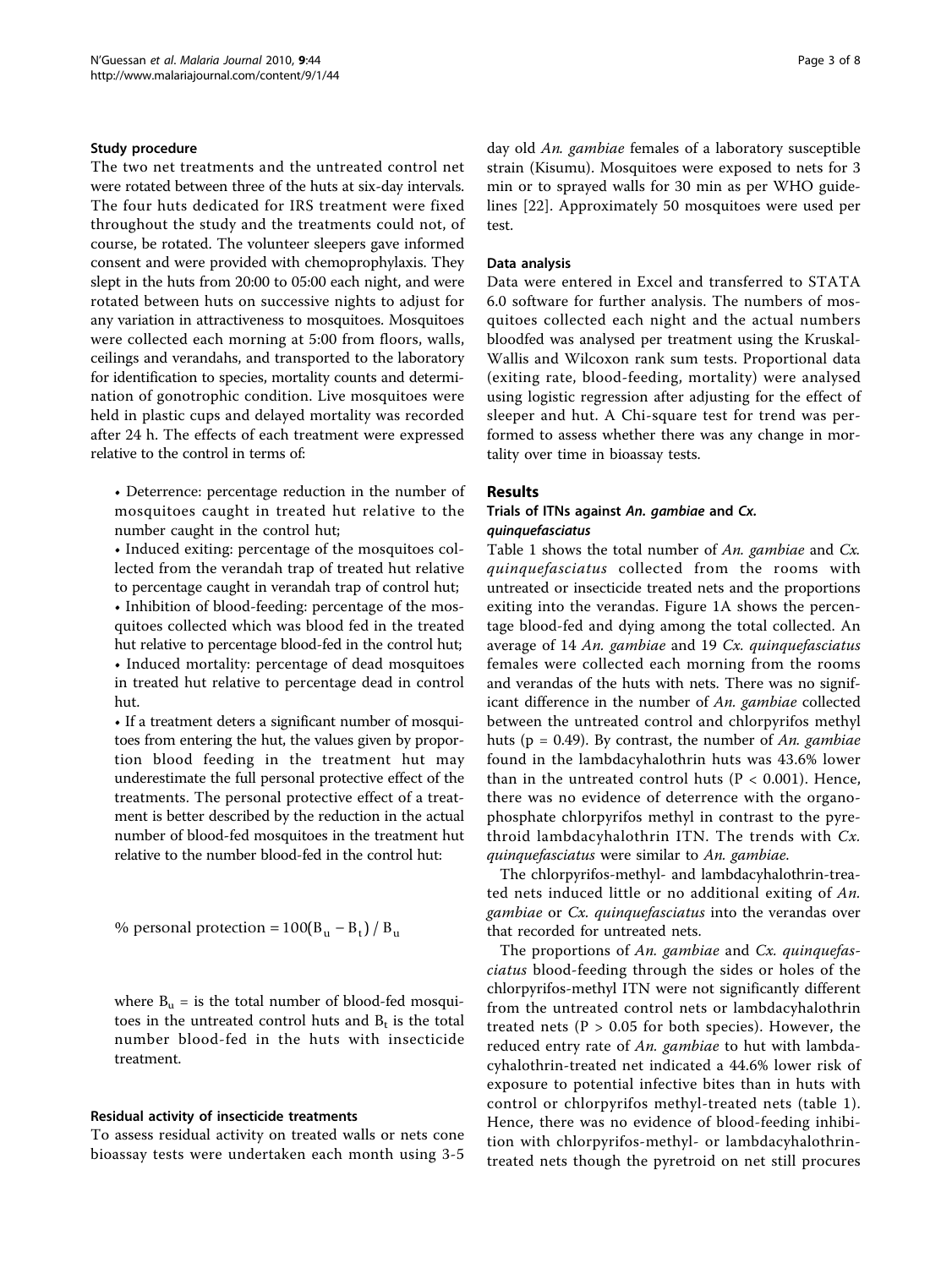|                         | <b>Total entered</b> | Average per night | Actual number fed | (%) personnel protection | % exiting (CI)                |
|-------------------------|----------------------|-------------------|-------------------|--------------------------|-------------------------------|
| <b>ITNs</b>             |                      |                   |                   |                          |                               |
| Anopheles gambiae s.s.  |                      |                   |                   |                          |                               |
| Untreated net           | $689$ <sup>a</sup>   | 17.2              | 572               | $\overline{\phantom{a}}$ | 25.0 <sup>a</sup> (21.7-28.2) |
| LC                      | 386 <sup>b</sup>     | 9.7               | 317               | 44.6                     | 29.0 <sup>a</sup> (24.5-33.5) |
| <b>CM</b>               | 648 <sup>a</sup>     | 16.2              | 518               | 9.4                      | 34.2 <sup>a</sup> (31.5-39.2) |
| Culex quinquefasciatus  |                      |                   |                   |                          |                               |
| Untreated net           | $845^a$              | 21.1              | 531               | $\overline{\phantom{a}}$ | $29.8^a$ (26.7-32.9)          |
| LC                      | 598 <sup>b</sup>     | 14.9              | 355               | 33.1                     | 35.9 <sup>a</sup> (32.1-39.8) |
| <b>CM</b>               | 839 <sup>a</sup>     | 21.0              | 487               | 8.3                      | $34.0^a$ (30.6-37.1)          |
| <b>IRS</b>              |                      |                   |                   |                          |                               |
| Anopheles. gambiae s.s. |                      |                   |                   |                          |                               |
| Unsprayed hut           | 203 <sup>a</sup>     | 5.1               | 178               |                          | 45.8 <sup>a</sup> (39.8-52.7) |
| LC                      | $117^a$              | 2.9               | 86                | 51.7                     | 58.1 <sup>b</sup> (49.2-67.1) |
| <b>CM</b>               | 420 <sup>b</sup>     | 10.5              | 336               | $\mathbf 0$              | $50.5^a$ (43.4-58.5)          |
| <b>DDT</b>              | 268 <sup>a</sup>     | 6.7               | 201               | $\mathbf{0}$             | 41.3 $^a$ (36.0-47.7)         |
| Culex quinquefasciatus  |                      |                   |                   |                          |                               |
| Unsprayed hut           | 858 <sup>a</sup>     | 21.4              | 730               | $\overline{\phantom{a}}$ | 52.7 <sup>a</sup> (49.3-56.0) |
| LC                      | 769 <sup>a</sup>     | 19.2              | 330               | 54.8                     | $54.6^a$ (51.1-58.1)          |
| <b>CM</b>               | $817^a$              | 20.4              | 621               | 14.9                     | $51.0^a$ (47.6-55.2)          |
| <b>DDT</b>              | $764$ <sup>a</sup>   | 19.1              | 535               | 26.7                     | 49.7 <sup>a</sup> (44.1-55.0) |

<span id="page-3-0"></span>

Summary results of the impact of insecticide treated nets (ITNs) and indoor residual spray (IRS) treatments on hut frequenting habit, individual exposure to bites and exit rates of An. gambiae and Cx. quinquefasciatus to the verandahs of the huts in Ladji. For each intervention arm (ITN and IRS) and mosquito species, values in columns sharing the same letter superscript do not differ significantly. LC = Lambdacyhalothrin; CM = Chlorpyrifos methyl; DDT = Dichlorodiphenyltrichloroethane

some appreciable degree of personal protection against pyrethroid-resistant An. gambiae or Cx. quinquefasciatus in this area of Benin.

The percentage mortality among An. gambiae was 45.2% with the chlorpyrifos methyl-treated net and only 29.8% with the lambacyalothrin-treated net (Figure [1B](#page-4-0)). Mortality rates among Cx. quinquefasciatus were lower than among An. gambiae and did not exceed 15% with either type of treated net (Figure [1B](#page-4-0)).

Trials of IRS against An. gambiae and Cx. quinquefasciatus Table 1 shows the total number collected from the IRS treated rooms and the proportions exiting into the verandas. Figure [1B](#page-4-0) shows the percentage blood-fed and dying among the An. gambiae and Cx. quinquefasciatus collections. Owing to differences in site attractiveness of individual huts, which were located at different places within the village, and to the inability to rotate IRS treatments, it was not possible to interpret the overall numbers collected from the rooms in terms of treatment effects. Differences in hut position were a confounding source of error. By serendipity a significantly larger number of An. gambiae were collected from the chlorpyrifos-methyl treated hut than from the other types of hut (Table 1).

The percentages of An. gambiae and Cx. quinquefasciatus collected from the verandas of DDT, lambdacyhalothrin and chlorpyrifos methyl IRS treated huts were similar to those from the control verandas; the only exception was the significantly higher proportion of An. gambiae, which exited the lambdacyhalothrin treated hut (Table 1).

Blood-feeding rates of An. gambiae and Cx. quinquefasciatus in the chlorpyrifos methyl and DDT treated huts were not significantly different from the untreated control (Figure [1A\)](#page-4-0). In the lambdacyhalothrin treated hut half as many Cx. quinquefasciatus were blood-fed compared to the control hut ( $P < 0.001$ ). However a similar trend was not observed with An. gambiae in the lambdacyhalothrin treated hut.

Mortality of pyrethroid resistant An. gambiae was 95.5% with chlorpyrifos methyl IRS compared to 50.4% in the hut sprayed with DDT and 30.8% in the hut sprayed with lambdacyhalothrin (Figure [1B](#page-4-0)). The mortality of Cx. quinquefasciatus in the chlorpyrifos methyl IRS hut was 66.1% whereas in the DDT and lambdacyhalothrin IRS huts was only 14% (Figure [1B\)](#page-4-0). Chlorpyrifos methyl IRS showed greater potential than DDT or lambdacyhalothrin IRS for control of pyrethroid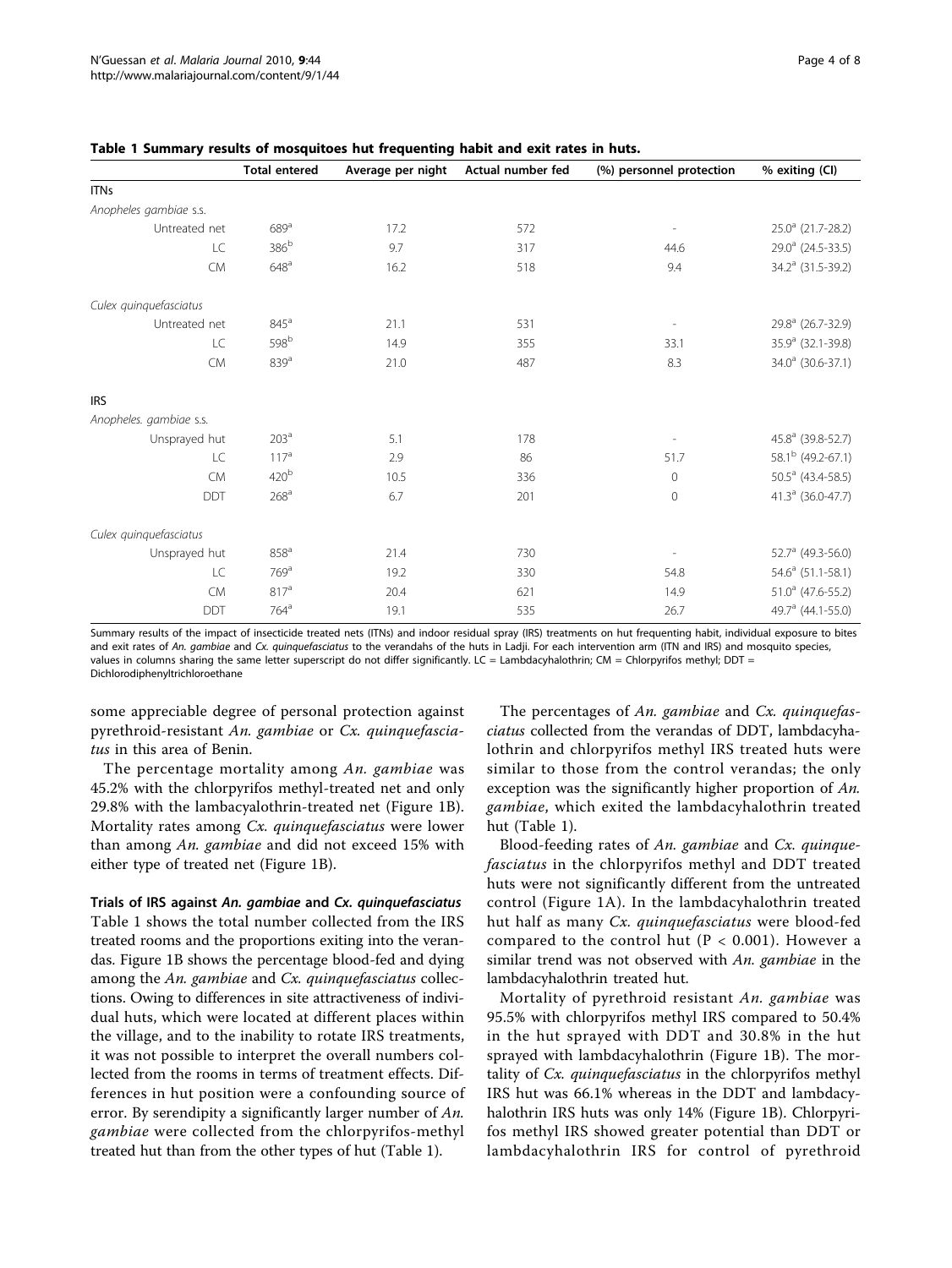<span id="page-4-0"></span>

resistant An. gambiae M form and Cx. quinquefasciatus in areas of high *kdr* frequency.

Neither chlorpyrifos methyl nor lambdacyhalothrin stained the sprayed surfaces nor did they cause an unpleasant odour or led to any complaints of adverse effects among the operators or sleepers at any stage of the study.

#### Residual activity

Figure 2 shows the mortality of An. gambiae freely entering the ITN and IRS treated huts divided into fortnightly intervals during the 42 days of the trial. The proportion of An gambiae killed in huts with chlorpyrifos methyl ITN during weeks 0-2 was 73% after which mortality showed a progressive decline over the remaining six weeks (P < 0.001) (Figure 2A). By contrast,



chlorpyrifos methyl IRS consistently killed more than 95% of pyrethroid resistant An. gambiae throughout the trial period. Mortality rates of An. gambiae in huts with DDT IRS and lambdacyhalothrin ITN or IRS decreased steadily between weeks  $2-8$  (P < 0.0001), presumably due to loss of activity and survival of An. gambiae carriers of kdr or other forms of pyrethroid resistance.

Figure [3](#page-5-0) gives results of bioassay tests conducted with susceptible An. gambiae Kisumu strain on (A) ITNs and (B) IRS cement wall surfaces. The residual activity of chorpyrifos methyl on ITN confirmed the rapid decline in effectiveness, with the mortality rate decreasing from 100% to 9.7% within one just month ( $P < 0.0001$ ) (Figure [3A](#page-5-0)). Lambdacyhalothrin ITN remained highly active (100% mortality) for up to 6 months before showing a decrease in mortality at month 9 ( $P = 0.008$ ).

The bioassays on chlorpyrifos methyl treated cement walls showed no loss of activity during the nine months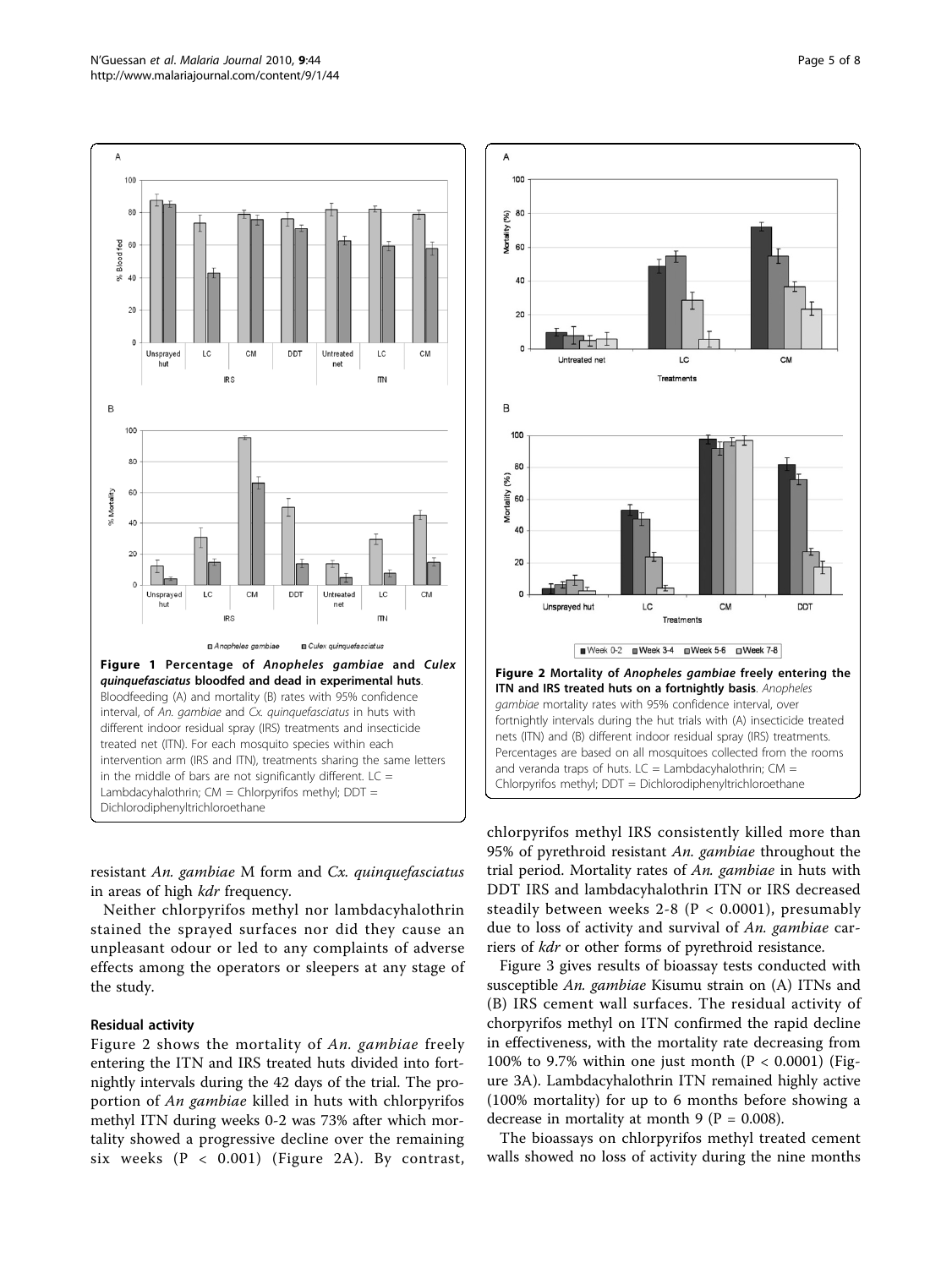of follow-up ( $P = 0.79$ ) (Figure 3B). By contrast, decay of DDT and lambdacyhalothrin was evident on walls within the first month of spraying ( $P < 0.001$ ).

#### **Discussion**

Of the various groups of insecticide recommended by WHO for indoor residual spraying [[23\]](#page-7-0) the most costeffective, DDT, is compromised by its negative environmental impact, and the most widely used, the pyrethroids, will surely accelerate the selection of resistance and undermine that other great tool for malaria prevention, the long-lasting pyrethroid-treated net [\[9,10](#page-6-0),[24](#page-7-0)]. The ideal compound for IRS would come from an entirely different class of insecticide to pyrethroids or organochlorines. The formulations of organophosphates and carbamates currently recommended for IRS are relatively short-lived [[23](#page-7-0)] and this had limited their deployment by malaria control programmes. In the present study, the microencapsulated chlorpyrifos methyl applied as IRS treatment in Southern Benin killed almost all pyrethroid and DDT resistant An. gambiae that entered the huts and demonstrated a residual activity that lasted for at least nine months without showing any decay detectable by bioassay. This constitutes an insecticide formulation to rival DDT and pyrethroids in terms of residuality and cost effectiveness.

Chlorpyrifos methyl CS has potential for deployment in a variety of epidemiological settings. In areas of West Africa where pyrethroids or DDT no longer control An. gambiae because of resistance [\[9,10](#page-6-0)] chlorpyrifos methyl CS makes a promising alternative. Indeed, use of chlorpyrifos methyl CS or other long lasting cholinesterase inhibitor will be essential to keep malaria control or malaria elimination targets on track. With national malaria burdens continuing to fall [[24\]](#page-7-0) epidemics may become more frequent and IRS, as an emergency response may become more widely practised. Chlorpyrifos methyl CS is a less risky choice than DDT or pyrethroid if the local resistance status of An gambiae is unknown, because organophosphate resistance in this species is comparatively rare compared to pyrethroid resistance [[17\]](#page-7-0).

With its remarkable efficacy and residual activity it is essential to consider the issue of organophosphate resistance management from the outset. The most pragmatic approach to manage insecticide resistance is to rotate insecticides with differing modes of action between spray campaigns, although in reality sequential substitution of one unrelated compound for another once the former has failed is more the norm [\[25](#page-7-0)]. Ideally the use of pyrethroids should be constrained in order to preserve ITNs and LLINs. A promising partner insecticide to rotate with chlorpyrifos methyl in spray programmes is chlorfenapyr as this novel insecticide shows no cross resistance to OPs or pyrethroids in An. gambiae or Cx. quinquefasciatus, and has shown potential for IRS in areas where resistance to these two classes of insecticide has not yet been reported [[26\]](#page-7-0).

The short-lived residual activity of DDT in this trial (<2 months) compared to conventional wisdom (>6 months) might be due to the formulation obtained, to the cement substrate on which this insecticide was applied or to its residual activity perhaps being over stated [[23](#page-7-0)]. Longer residual activity of DDT has been observed elsewhere on wooden walls in villages in Brasil [[27\]](#page-7-0) or Madagascar [[28\]](#page-7-0), but wood substrates are known to be rather benign to all types of insecticide. The study conducted in Southern Benin provides no reassurance that the activity shown by DDT would provide effective

<span id="page-5-0"></span>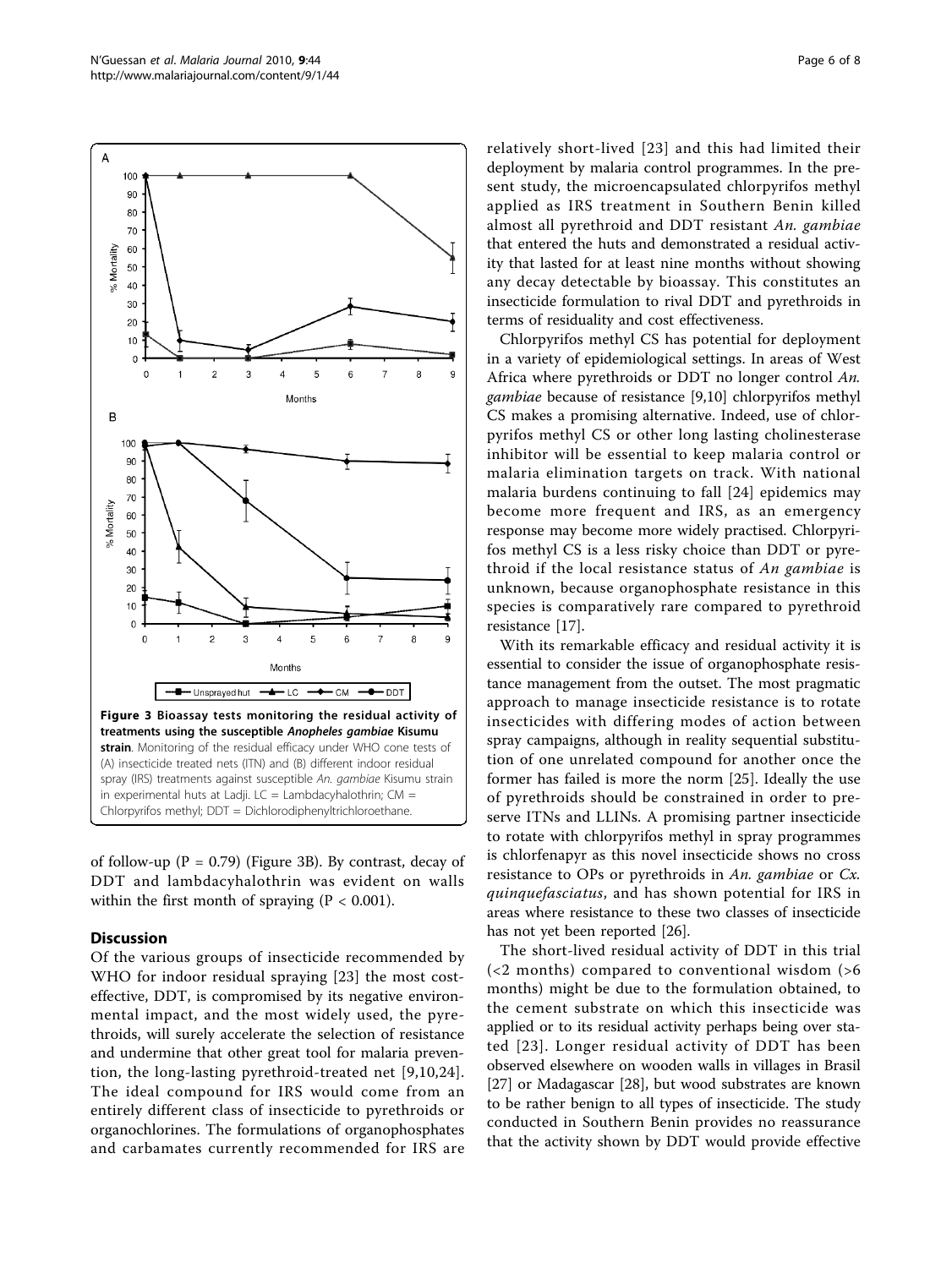<span id="page-6-0"></span>or sustainable control of malaria in areas where pyrethroid resistance involving *kdr* has become the norm.

There is a deterrent effect of lambdacyhalothrin-treated net against pyrethroid-resistant An. gambiae in Southern Benin and trustworthy higher personal protection than chlorpyrifos methyl because treatment could be rotated. For the lambdacyhalothrin IRS the result is less trustworthy because IRS treatments could not be rotated and the huts showed site effects with respect to mosquito numbers.

The hut trial also demonstrates the potential of chlorpyrifos methyl on nets for control of pyrethroid-resistant vectors. During the first few weeks, before chlorpyrifos methyl started to decay or wear off, the level of mortality was 100% against An. gambiae. With the advent of LLIN treatment technology there is scope for improving residual efficacy on nets using appropriate binding or incorporation technology.

#### Conclusion

With its good safety profile, low mammalian toxicity and residual activity, chlorpyrifos methyl meets the profile of a cost-effective replacement for DDT or pyrethroids. The challenge of finding an environmentally acceptable alternative to DDT appears to be met. Adopting a IRS strategy that incorporates chlorpyrifos methyl will reduce the selective pressure generated by pyrethroids and help preserve the future of LLINs.

Despite the great promise shown by chlorpyrifos methyl it seems unlikely that the manufacturer, Dow AgroSciences, will deploy the long-lasting formulation in the near future, because of uncertainties in the vector control market. The comparatively small size of the market and the unpredictability of winning tenders is a major deterrent to companies not already engaged in malaria control. The manufacturer should be encouraged by international donors and technical authorities to pursue further development and evaluation against malaria indicators in endemic settings where An. gambiae is pyrethroid-resistant or IRS is being considered for malaria control.

#### Acknowledgements

We wish to thank the volunteer residents of Ladji for participating in the trial and to Dr Driss Kelili of Dow Agrosciences for his encouragement and provision of test products. This work was funded by a grant from the Gates Malaria Partnership to the London School of Hygiene and Tropical Medicine. The study received approval from the Ministry of Health, Cotonou, Republic of Benin, on 30 March 2005 (approval no. 10715/MSP/DG/SGM/DRS).

#### Author details

<sup>1</sup>Department of Infectious & Tropical Diseases, London School of Hygiene and Tropical Medicine, Keppel Street, London, WC1E 7HT, UK. <sup>2</sup>CREC laboratories, Centre de Recherche Entomologique de Cotonou, Laboratoire Nationale, Ministère de la Santé, Cotonou 06 BP 2604, Benin.

#### Authors' contributions

RN co-designed and supervised the project, data analysis, drafted the manuscript.

PB, AO and JC conducted the field trials and bioassay testing. MA Director of Centre de Recherche Entomologique de Cotonou, supervision and facilitation, reviewed and revised the manuscript. MR coordination with WHO and manufacturers, co-designed the project, data interpretation, revised the manuscript. All authors read and approved the final manuscript.

#### Authors' information

Raphael N'Guessan, Martin Akogbeto and Mark Rowland are all associated with the Pan African Malaria Vector Research Consortium, [http://www.](Impact of artemisinin-based combination therapy and insecticide-treated nets on malaria burden in ZanzibarBhattaraiAAliSSKachurSPMartessonAAbbasAKKhatibRAl-MafazyAWRamsanMRotllantGGerstenmaierJFMolteniFAdullaSMontgomerySMKanekoABjorkmanAPLoS Medicine2007430910.1371/journal.pmed.0040309The decline in paediatric malaria admissions on the coast of KenyaOkiroEAHaySIGikandiPWSharifSKNoorAMPeshuNMarshKSnowRWMalar J20071515110.1186/1475-2875-6-151Changes in malaria indices between 1999 and 2007 in The Gambia: a retrospective analysisCeesaySJCasals-PascualCErskineJAnyaSEDuahNOFulfordAJCSesaySSSAbubakarIDunyoSSeyOPalmerAFofanaMCorrahTBojangKAWhittleHCGreenwoodBMConwayDJLancet20083721545155410.1016/S0140-6736(08)61654-2260702518984187Safety of pyrethroid-treated mosquito netsZaimMAitioANakashimaNMed Vet Entomol2000141510.1046/j.1365-2915.2000.00211.x10759305Resistance of Anopheles gambiae s.s. to pyrethroids in C�te dIvoireElissaNMouchetJRiviereFMeunierJYYaoKAnn Soc Belg Med Trop1993732912948129474Status of pyrethroid resistance in Anopheles gambiae sensu latoChandreFDarrietFMangaLAkogbetoMFayeOMouchetJGuilletPBull World Health Organ199977230234255762710212513Identification of a point mutation in the voltage-gated sodium channel gene of Kenyan Anopheles gambiae associated with resistance to DDT and pyrethroidsRansonHJensenBVululeJMWangXHemingwayJCollinsFHInsect Mol Biol2000949149710.1046/j.1365-2583.2000.00209.x11029667Anopheles funestus resistant to pyrethroid insecticides in South AfricaHargreavesKKoekemoerLLBrookeBDHuntRHMthembuJCoetzeeMMed Vet Entomol20001418118910.1046/j.1365-2915.2000.00234.x10872862Reduced efficacy of insecticide-treated nets and indoor residual spraying for malaria control in pyrethroid resistance area, BeninNGuessanRCorbelVAkogb�toMRowlandMEmerg Infect Dis20071319920610.3201/eid1302.060631272586417479880Malaria vector control by indoor residual insecticide spraying on the tropical island of Bioko, Equatorial GuineaSharpBLRidlFCGovenderDKuklinskiJKleinschmidtIMalar J200765210.1186/1475-2875-6-52186875117474975A significant increase in kdr in Anopheles gambiae is associated with an intensive vector control intervention in Burundi highlandsProtopopoffNVerhaeghenKVan BortelWRoelantsPMarcottyTBazaDDAlessandroUCoosemansMTrop Med Int Health2008131479148710.1111/j.1365-3156.2008.02164.x18983277Evidence of increasing Leu-Phe knockdown resistance mutation in Anopheles gambiae from Niger following a nationwide long-lasting insecticide-treated nets implementationCzeherCLabboRArzikaIDucheminJBMalar J2008718910.1186/1475-2875-7-189256238918817574Indoor residual spraying: use of indoor residual spraying for scaling up global malaria control and eliminationWHOGeneva2006http://malaria.who.int/docs/IRS-position.pdfStockholm Convention on Persistant Organic Pollutants (POPs)United Nations Environment ProgrammeUNEP/Chemicals/20012001350Action plan for the reduction of reliance on DDT in disease vector controlWHOWHO/SDE/WSH/0152001The pesticide manual, A world compendiumTomlinCDSBritish Crop Protection Council, London, UK122000Multiple insecticide resistance mechanisms in Anopheles gambiae and Culex quinquefasciatus from Benin, West AfricaCorbelVNGuessanRBrenguesCChandreFDjogbenouLMartinTAkogb�toMHougardJMRowlandMActa Trop200710120721610.1016/j.actatropica.2007.01.00517359927Dosage-dependent effects of permethrin-treated nets on the behaviour of Anopheles gambiae and the selection of pyrethroid resistanceCorbelVChandreFBrenguesCAkogbetoMLardeuxFHougardJMGuilletPMalar J200432210.1186/1475-2875-3-2247155815242513[Impact of pyrethrin resistance on the efficacity of impregnated mosquito nets in the prevention of malaria: results of tests in experimental cases with deltamethrin SCDarrietFNGuessanRKoffiAAKonanLDoannioJMCChandreFCarnevalePBull Soc Pathol Exot20009313113410863621Olyset Net efficacy against pyrethroid-resistant Anopheles gambiae and Culex quinquefasciatus after 3 years field use in C�te dIvoireNGuessanRDarrietFDoannioJMCChandreFCarnevalePMed Vet Entomol2001159710410.1046/j.1365-2915.2001.00284.x11297108Experimental hut evaluation of bednets treated with an organophosphate (chlorpyrifos-methyl) or a pyrethroid (lambdacyhalothrin) alone and in combination against insecticide-resistant Anopheles gambiae and Culex quinquefasciatus mosquitoesAsidiANNGuessanRKoffiAACurtisCFHougardJMChandreFCorbelVDarrietFZaimMRowlandMWMalar J200542510.1186/1475-2875-4-25115693515918909Test procedures for insecticide resistance monitoring in malaria vectors, bio-efficacy and persistence of insecticides on treated surfacesWHOWHO/CDS/MAL/98.12, Geneva, SwitzerlandPesticides and their application for the control of vectors and pests of public health importanceWHOWHO/CDS/NTD/WHOPES/GCDPP/2006.1Sixth2006Shrinking the Malaria Map: a prospectus on malaria eliminationFeachemRGAPhillipsAATargettGAGlobal Health Sciences, University of California, San Francisco2009Chemical insecticides in malaria vector control in IndiaRaghavendraKSubbaraoSKICMR Bulletin20033210Control of pyrethroid-resistant Anopheles gambiae and Culex quinquefasciatus mosquitoes with chlorfenapyr in BeninNGuessanRBokoPOdjoAKnolsBAkogbetoMRowlandMTrop Med Int Health20091438939510.1111/j.1365-3156.2009.02245.x19228349A field trial with Lambda-cyhalothrin (ICON) for the intradomiciliary control of malaria transmitted by Anopheles darlingi Root in Rondonia, BrazilCharlwoodJDAlecrimWDFeNMangabeiraJMartinsVJActa Trop19956031310.1016/0001-706X(95)00092-S8546036The campaign against malaria in central western Madagascar: comparison of the efficacy of lambda-cyhalothrin and DDT house spraying. I-Entomological studyBrutusLLe GoffGRasoloniainaLGRajaonariveloVRavelosonACotMParasite2001829730811802266) [pamverc.org.](Impact of artemisinin-based combination therapy and insecticide-treated nets on malaria burden in ZanzibarBhattaraiAAliSSKachurSPMartessonAAbbasAKKhatibRAl-MafazyAWRamsanMRotllantGGerstenmaierJFMolteniFAdullaSMontgomerySMKanekoABjorkmanAPLoS Medicine2007430910.1371/journal.pmed.0040309The decline in paediatric malaria admissions on the coast of KenyaOkiroEAHaySIGikandiPWSharifSKNoorAMPeshuNMarshKSnowRWMalar J20071515110.1186/1475-2875-6-151Changes in malaria indices between 1999 and 2007 in The Gambia: a retrospective analysisCeesaySJCasals-PascualCErskineJAnyaSEDuahNOFulfordAJCSesaySSSAbubakarIDunyoSSeyOPalmerAFofanaMCorrahTBojangKAWhittleHCGreenwoodBMConwayDJLancet20083721545155410.1016/S0140-6736(08)61654-2260702518984187Safety of pyrethroid-treated mosquito netsZaimMAitioANakashimaNMed Vet Entomol2000141510.1046/j.1365-2915.2000.00211.x10759305Resistance of Anopheles gambiae s.s. to pyrethroids in C�te dIvoireElissaNMouchetJRiviereFMeunierJYYaoKAnn Soc Belg Med Trop1993732912948129474Status of pyrethroid resistance in Anopheles gambiae sensu latoChandreFDarrietFMangaLAkogbetoMFayeOMouchetJGuilletPBull World Health Organ199977230234255762710212513Identification of a point mutation in the voltage-gated sodium channel gene of Kenyan Anopheles gambiae associated with resistance to DDT and pyrethroidsRansonHJensenBVululeJMWangXHemingwayJCollinsFHInsect Mol Biol2000949149710.1046/j.1365-2583.2000.00209.x11029667Anopheles funestus resistant to pyrethroid insecticides in South AfricaHargreavesKKoekemoerLLBrookeBDHuntRHMthembuJCoetzeeMMed Vet Entomol20001418118910.1046/j.1365-2915.2000.00234.x10872862Reduced efficacy of insecticide-treated nets and indoor residual spraying for malaria control in pyrethroid resistance area, BeninNGuessanRCorbelVAkogb�toMRowlandMEmerg Infect Dis20071319920610.3201/eid1302.060631272586417479880Malaria vector control by indoor residual insecticide spraying on the tropical island of Bioko, Equatorial GuineaSharpBLRidlFCGovenderDKuklinskiJKleinschmidtIMalar J200765210.1186/1475-2875-6-52186875117474975A significant increase in kdr in Anopheles gambiae is associated with an intensive vector control intervention in Burundi highlandsProtopopoffNVerhaeghenKVan BortelWRoelantsPMarcottyTBazaDDAlessandroUCoosemansMTrop Med Int Health2008131479148710.1111/j.1365-3156.2008.02164.x18983277Evidence of increasing Leu-Phe knockdown resistance mutation in Anopheles gambiae from Niger following a nationwide long-lasting insecticide-treated nets implementationCzeherCLabboRArzikaIDucheminJBMalar J2008718910.1186/1475-2875-7-189256238918817574Indoor residual spraying: use of indoor residual spraying for scaling up global malaria control and eliminationWHOGeneva2006http://malaria.who.int/docs/IRS-position.pdfStockholm Convention on Persistant Organic Pollutants (POPs)United Nations Environment ProgrammeUNEP/Chemicals/20012001350Action plan for the reduction of reliance on DDT in disease vector controlWHOWHO/SDE/WSH/0152001The pesticide manual, A world compendiumTomlinCDSBritish Crop Protection Council, London, UK122000Multiple insecticide resistance mechanisms in Anopheles gambiae and Culex quinquefasciatus from Benin, West AfricaCorbelVNGuessanRBrenguesCChandreFDjogbenouLMartinTAkogb�toMHougardJMRowlandMActa Trop200710120721610.1016/j.actatropica.2007.01.00517359927Dosage-dependent effects of permethrin-treated nets on the behaviour of Anopheles gambiae and the selection of pyrethroid resistanceCorbelVChandreFBrenguesCAkogbetoMLardeuxFHougardJMGuilletPMalar J200432210.1186/1475-2875-3-2247155815242513[Impact of pyrethrin resistance on the efficacity of impregnated mosquito nets in the prevention of malaria: results of tests in experimental cases with deltamethrin SCDarrietFNGuessanRKoffiAAKonanLDoannioJMCChandreFCarnevalePBull Soc Pathol Exot20009313113410863621Olyset Net efficacy against pyrethroid-resistant Anopheles gambiae and Culex quinquefasciatus after 3 years field use in C�te dIvoireNGuessanRDarrietFDoannioJMCChandreFCarnevalePMed Vet Entomol2001159710410.1046/j.1365-2915.2001.00284.x11297108Experimental hut evaluation of bednets treated with an organophosphate (chlorpyrifos-methyl) or a pyrethroid (lambdacyhalothrin) alone and in combination against insecticide-resistant Anopheles gambiae and Culex quinquefasciatus mosquitoesAsidiANNGuessanRKoffiAACurtisCFHougardJMChandreFCorbelVDarrietFZaimMRowlandMWMalar J200542510.1186/1475-2875-4-25115693515918909Test procedures for insecticide resistance monitoring in malaria vectors, bio-efficacy and persistence of insecticides on treated surfacesWHOWHO/CDS/MAL/98.12, Geneva, SwitzerlandPesticides and their application for the control of vectors and pests of public health importanceWHOWHO/CDS/NTD/WHOPES/GCDPP/2006.1Sixth2006Shrinking the Malaria Map: a prospectus on malaria eliminationFeachemRGAPhillipsAATargettGAGlobal Health Sciences, University of California, San Francisco2009Chemical insecticides in malaria vector control in IndiaRaghavendraKSubbaraoSKICMR Bulletin20033210Control of pyrethroid-resistant Anopheles gambiae and Culex quinquefasciatus mosquitoes with chlorfenapyr in BeninNGuessanRBokoPOdjoAKnolsBAkogbetoMRowlandMTrop Med Int Health20091438939510.1111/j.1365-3156.2009.02245.x19228349A field trial with Lambda-cyhalothrin (ICON) for the intradomiciliary control of malaria transmitted by Anopheles darlingi Root in Rondonia, BrazilCharlwoodJDAlecrimWDFeNMangabeiraJMartinsVJActa Trop19956031310.1016/0001-706X(95)00092-S8546036The campaign against malaria in central western Madagascar: comparison of the efficacy of lambda-cyhalothrin and DDT house spraying. I-Entomological studyBrutusLLe GoffGRasoloniainaLGRajaonariveloVRavelosonACotMParasite2001829730811802266)

#### Competing interests

The authors declare that they have no competing interests.

#### Received: 26 October 2009

Accepted: 8 February 2010 Published: 8 February 2010

#### References

- 1. Bhattarai A, Ali SS, Kachur SP, Martesson A, Abbas AK, Khatib R, Al-Mafazy AW, Ramsan M, Rotllant G, Gerstenmaier JF, Molteni F, Adulla S, Montgomery SM, Kaneko A, Bjorkman A: Impact of artemisinin-based combination therapy and insecticide-treated nets on malaria burden in Zanzibar. PLoS Medicine 2007, 4:309.
- 2. Okiro EA, Hay SI, Gikandi PW, Sharif SK, Noor AM, Peshu N, Marsh K, Snow RW: The decline in paediatric malaria admissions on the coast of Kenya. Malar J 2007, 15:151.
- 3. Ceesay SJ, Casals-Pascual C, Erskine J, Anya SE, Duah NO, Fulford AJC, Sesay SSS, Abubakar I, Dunyo S, Sey O, Palmer A, Fofana M, Corrah T, Bojang KA, Whittle HC, Greenwood BM, Conway DJ: [Changes in malaria](http://www.ncbi.nlm.nih.gov/pubmed/18984187?dopt=Abstract) [indices between 1999 and 2007 in The Gambia: a retrospective analysis.](http://www.ncbi.nlm.nih.gov/pubmed/18984187?dopt=Abstract) Lancet 2008, 372:1545-1554.
- Zaim M, Aitio A, Nakashima N: [Safety of pyrethroid-treated mosquito](http://www.ncbi.nlm.nih.gov/pubmed/10759305?dopt=Abstract) [nets.](http://www.ncbi.nlm.nih.gov/pubmed/10759305?dopt=Abstract) Med Vet Entomol 2000, 14:1-5.
- Elissa N, Mouchet J, Riviere F, Meunier JY, Yao K: [Resistance of Anopheles](http://www.ncbi.nlm.nih.gov/pubmed/8129474?dopt=Abstract) [gambiae s.s. to pyrethroids in Côte d](http://www.ncbi.nlm.nih.gov/pubmed/8129474?dopt=Abstract)'Ivoire. Ann Soc Belg Med Trop 1993, 73:291-294.
- 6. Chandre F, Darriet F, Manga L, Akogbeto M, Faye O, Mouchet J, Guillet P: [Status of pyrethroid resistance in](http://www.ncbi.nlm.nih.gov/pubmed/10212513?dopt=Abstract) Anopheles gambiae sensu lato. Bull World Health Organ 1999, 77:230-234.
- 7. Ranson H, Jensen B, Vulule JM, Wang X, Hemingway J, Collins FH: [Identification of a point mutation in the voltage-gated sodium channel](http://www.ncbi.nlm.nih.gov/pubmed/11029667?dopt=Abstract) gene of Kenyan Anopheles gambiae [associated with resistance to DDT](http://www.ncbi.nlm.nih.gov/pubmed/11029667?dopt=Abstract) [and pyrethroids.](http://www.ncbi.nlm.nih.gov/pubmed/11029667?dopt=Abstract) Insect Mol Biol 2000, 9:491-497.
- 8. Hargreaves K, Koekemoer LL, Brooke BD, Hunt RH, Mthembu J, Coetzee M: Anopheles funestus [resistant to pyrethroid insecticides in South Africa.](http://www.ncbi.nlm.nih.gov/pubmed/10872862?dopt=Abstract) Med Vet Entomol 2000, 14:181-189.
- N'Guessan R, Corbel V, Akogbéto M, Rowland M: [Reduced efficacy of](http://www.ncbi.nlm.nih.gov/pubmed/17479880?dopt=Abstract) [insecticide-treated nets and indoor residual spraying for malaria control](http://www.ncbi.nlm.nih.gov/pubmed/17479880?dopt=Abstract) [in pyrethroid resistance area, Benin.](http://www.ncbi.nlm.nih.gov/pubmed/17479880?dopt=Abstract) Emerg Infect Dis 2007, 13:199-206.
- 10. Sharp BL, Ridl FC, Govender D, Kuklinski J, Kleinschmidt I: [Malaria vector](http://www.ncbi.nlm.nih.gov/pubmed/17474975?dopt=Abstract) [control by indoor residual insecticide spraying on the tropical island of](http://www.ncbi.nlm.nih.gov/pubmed/17474975?dopt=Abstract) [Bioko, Equatorial Guinea.](http://www.ncbi.nlm.nih.gov/pubmed/17474975?dopt=Abstract) Malar J 2007, 6:52.
- 11. Protopopoff N, Verhaeghen K, Van Bortel W, Roelants P, Marcotty T, Baza D, D'Alessandro U, Coosemans M: [A significant increase in kdr in](http://www.ncbi.nlm.nih.gov/pubmed/18983277?dopt=Abstract) Anopheles gambiae [is associated with an intensive vector control intervention in](http://www.ncbi.nlm.nih.gov/pubmed/18983277?dopt=Abstract) [Burundi highlands.](http://www.ncbi.nlm.nih.gov/pubmed/18983277?dopt=Abstract) Trop Med Int Health 2008, 13:1479-1487.
- 12. Czeher C, Labbo R, Arzika I, Duchemin JB: [Evidence of increasing Leu-Phe](http://www.ncbi.nlm.nih.gov/pubmed/18817574?dopt=Abstract) [knockdown resistance mutation in](http://www.ncbi.nlm.nih.gov/pubmed/18817574?dopt=Abstract) Anopheles gambiae from Niger [following a nationwide long-lasting insecticide-treated nets](http://www.ncbi.nlm.nih.gov/pubmed/18817574?dopt=Abstract) [implementation.](http://www.ncbi.nlm.nih.gov/pubmed/18817574?dopt=Abstract) Malar J 2008, 7:189.
- 13. WHO: Indoor residual spraying: use of indoor residual spraying for scaling up global malaria control and elimination. Geneva 2006[http://](http://malaria.who.int/docs/IRS-position.pdf) [malaria.who.int/docs/IRS-position.pdf](http://malaria.who.int/docs/IRS-position.pdf).
- 14. United Nations Environment Programme: Stockholm Convention on Persistant Organic Pollutants (POPs). UNEP/Chemicals/2001 2001, 3-50.
- 15. WHO: Action plan for the reduction of reliance on DDT in disease vector control. WHO/SDE/WSH/015 2001.